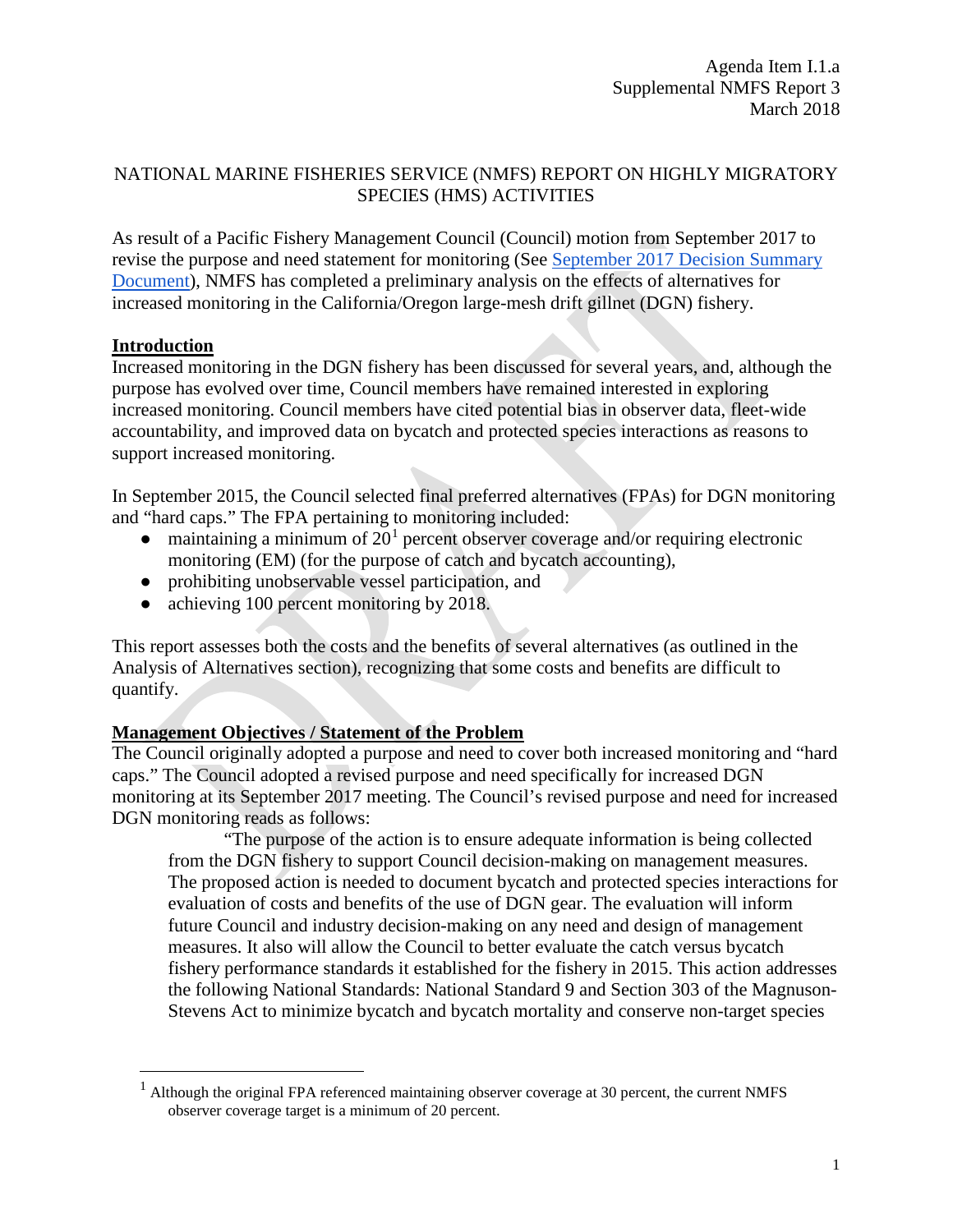to the extent practicable; as well as National Standard 1 on optimum yield; and National Standard 7 on cost benefit."

Using the [September 2015 Preliminary Draft Environmental Assessment](http://www.pcouncil.org/wp-content/uploads/2015/08/G2a_NMFS_Rpt1_DGN_draftEA_and_metrics_SEPT2015BB.pdf) as a guideline, the cost and benefits of the Council's four alternatives are evaluated here. The alternatives include:

- No action.
- targeting observer coverage to a level sufficient for biological sampling and requiring EM on all DGN vessels that fish,
- an increase to 50 percent observer coverage with unobservable vessels being prohibited from fishing in DGN fishery, and
- an increase to 100 percent monitoring through the use of on-board observers or EM, and vessels unable to carry an observer or EM would be prohibited from fishing.

# **Description of the fishery**

## *Catch*

California's swordfish fishery transformed from primarily a harpoon fishery to a DGN fishery in the early 1980s; landings soared to a historical high of 2,198 metric tons (mt) by 1985. Development of the DGN fishery in the late 1970s was founded on catches of common thresher shark. The thresher shark fishery rapidly expanded, with 228 vessels landing more than 1,000 mt in 1985. In the years following, swordfish replaced thresher shark as the primary target species. Greater consumer demand for swordfish brought harvesters a higher price-per-pound, and annual thresher shark landings declined as vessels switched to targeting swordfish to maximize economic returns. In 1986, the California Legislature restricted the DGN thresher shark fishing season to 30 days in May, which may have further accelerated the shift towards targeting swordfish. From 2013 through 2016, swordfish annual landings ranged from 96.18 mt to 192.64 mt and common thresher shark annual landings ranged from 25.58 mt to 48.46 mt in the DGN fishery (Table 1).

| <b>Table 1.</b> Drift gillnet annual landings in metric tons (mt) for target and non-target species from 2013 |
|---------------------------------------------------------------------------------------------------------------|
| through 2016. *Data has been withheld for confidentiality purposes. (Data taken from Pacific Fisheries        |
| Information Network APEX reports 2018).                                                                       |

| Year | <b>Swordfish</b><br>(mt) | Common<br><b>Thresher</b><br>Shark<br>(mt) | <b>Albacore</b><br>Tuna<br>(mt) | <b>Bluefin</b><br>Tuna<br>(mt) | Yellowfin<br>Tuna<br>(mt) | Skipjack<br>Tuna<br>(mt) | <b>Bigeye</b><br>Tuna<br>(mt) | Unsp.<br>Tuna<br>(mt) | <b>Shortfin</b><br><b>Mako</b><br><b>Shark</b><br>(mt) | Dorado/<br>Dolphinfish<br>(mt) |
|------|--------------------------|--------------------------------------------|---------------------------------|--------------------------------|---------------------------|--------------------------|-------------------------------|-----------------------|--------------------------------------------------------|--------------------------------|
| 2013 | 101.83                   | 48.46                                      | 4.89                            | 7.25                           | $\mathbf{0}$              | 0.05                     | $\theta$                      | $\Omega$              | 16.18                                                  | $\theta$                       |
| 2014 | 126.51                   | 25.58                                      |                                 | 4.66                           | $\Omega$                  | $\ast$                   | *                             | $\Omega$              | 7.01                                                   | *                              |
| 2015 | 96.18                    | 31.05                                      | $\ast$                          | 4.44                           | 0.8                       | 0.2                      | $\Omega$                      | $\overline{0}$        | 7.23                                                   | $\theta$                       |
| 2016 | 192.64                   | 31.18                                      | $\ast$                          | 8.58                           | 0.36                      | *                        | $\Omega$                      | $\ast$                | 12.02                                                  | $\theta$                       |

In addition to swordfish and common thresher shark, the fishery also catches and lands other Management Unit Species (MUS) under the the Fishery Management Plan for U.S. West Coast Fisheries for Highly Migratory Species (HMS FMP), including: five species of tuna (North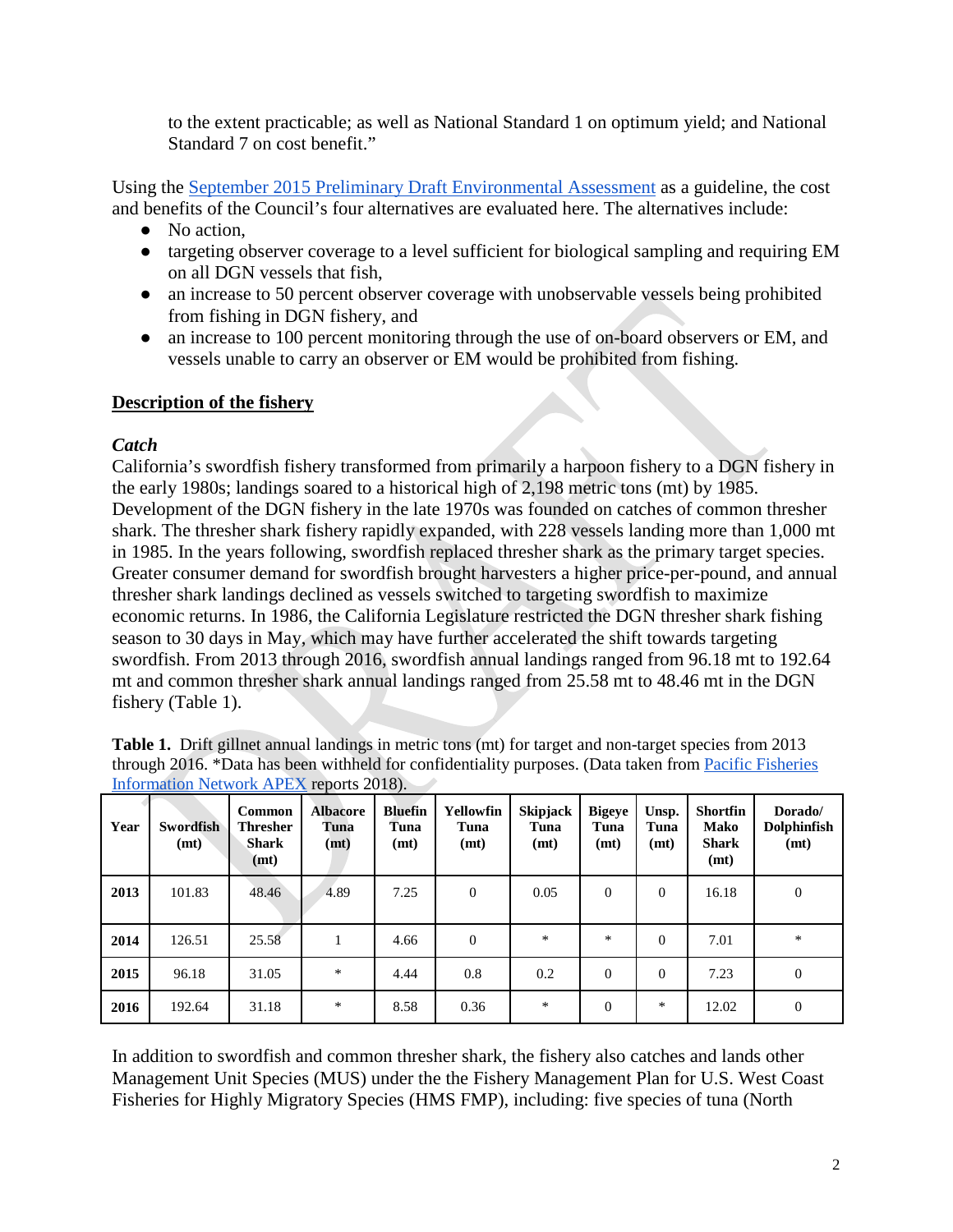Pacific albacore, yellowfin, bigeye, bluefin, and skipjack), shortfin mako shark, and dolphinfish. Table 1 presents DGN annual landings of MUS for 2013 through 2016. The DGN fishery also catches and lands ecosystem component (EC) species, defined in the HMS FMP as common incidental catch, including: bigeye thresher shark, pelagic thresher shark, escolar, and louvar. The DGN fishery is also known to catch opah, which is neither an MUS nor an EC species under the HMS FMP. Together, these species make up the revenue portfolio for the fleet.

The fleet also catches other finfish that are discarded at sea because they are either not marketable or are prohibited from commercial sale. These other finfish include two MUS (striped marlin and blue shark) and two EC species (pelagic stingray and the common mola).

Protected species (e.g., marine mammals and sea turtles) are also known to interact with the DGN fishery. The most recent protected species interaction estimates for the DGN fishery can be found in a [NOAA Technical Memorandum by Caretta, Moore, and Forney \(2017\).](https://www.pcouncil.org/wp-content/uploads/2017/02/J1b_SWFSC_Rpt_ElectricOnly_Carretta_etal_2017_RegressionTreeBycatch_Mar2017BB.pdf)

A 2013 NMFS Biological Opinion (Opinion) concluded that, based on the best available scientific and commercial information, the continued management of the DGN fishery under the HMS FMP, including the protective measures to minimize the bycatch of protected species that had already been implemented, is not likely to jeopardize the continued existence of species listed under the Endangered Species Act  $(ESA)^2$  $(ESA)^2$  or adversely modify or destroy any critical habitat designated under the ESA.

NMFS West Coast Region (WCR) Protected Resources Division (PRD) and Sustainable Fisheries Division (SFD) had discussions on the preparation and scope of the 2013 Opinion, as well as development of the Reasonable and Prudent Measures and Terms and Conditions of the Opinion, which are non-discretionary pursuant to Section 7(b)(4) of the ESA. Discretionary Conservation Recommendations were also contained in this Opinion. These recommendations include: (1) maximizing observer coverage as much as resources and the ability to deploy observers on DGN fishing vessels will allow; (2) continued pursuit of ways to better understand when and where ESA-listed species may encounter DGN fishing gear, as well as strategies to avoid those encounters; and (3) continued work on promoting marine mammal and sea turtle conservation and recovery efforts. NMFS WCR has reinitiated consultation on the DGN fishery due to the new ESA-listings for humpback whale distinct population segments and new information regarding an increasing number of reports of entanglements in commercial fishing gear along the U.S. West Coast. NMFS anticipates completing a new Biological Opinion in the spring of 2018.

### *Participation*

The DGN fishery is managed by a limited entry permit system, with mandatory gear standards and seasonal area closures to address various conservation concerns. About 150 permits with DGN gear endorsements were issued when the State of California limited entry program was established in 1980. The number of permits in the fishery reached a peak of 251 permits in 1986. In recent years, the number of active permits has declined below 30 (Figure 1). Fishing activity is

<span id="page-2-0"></span><sup>&</sup>lt;sup>2</sup> Specifically, the 2018 Biological Opinion referred to the following ESA-listed species: fin whales, humpback whales, sperm whales, leatherback sea turtles, North Pacific distinct population segment loggerhead sea turtles, green sea turtles, and olive ridley sea turtles.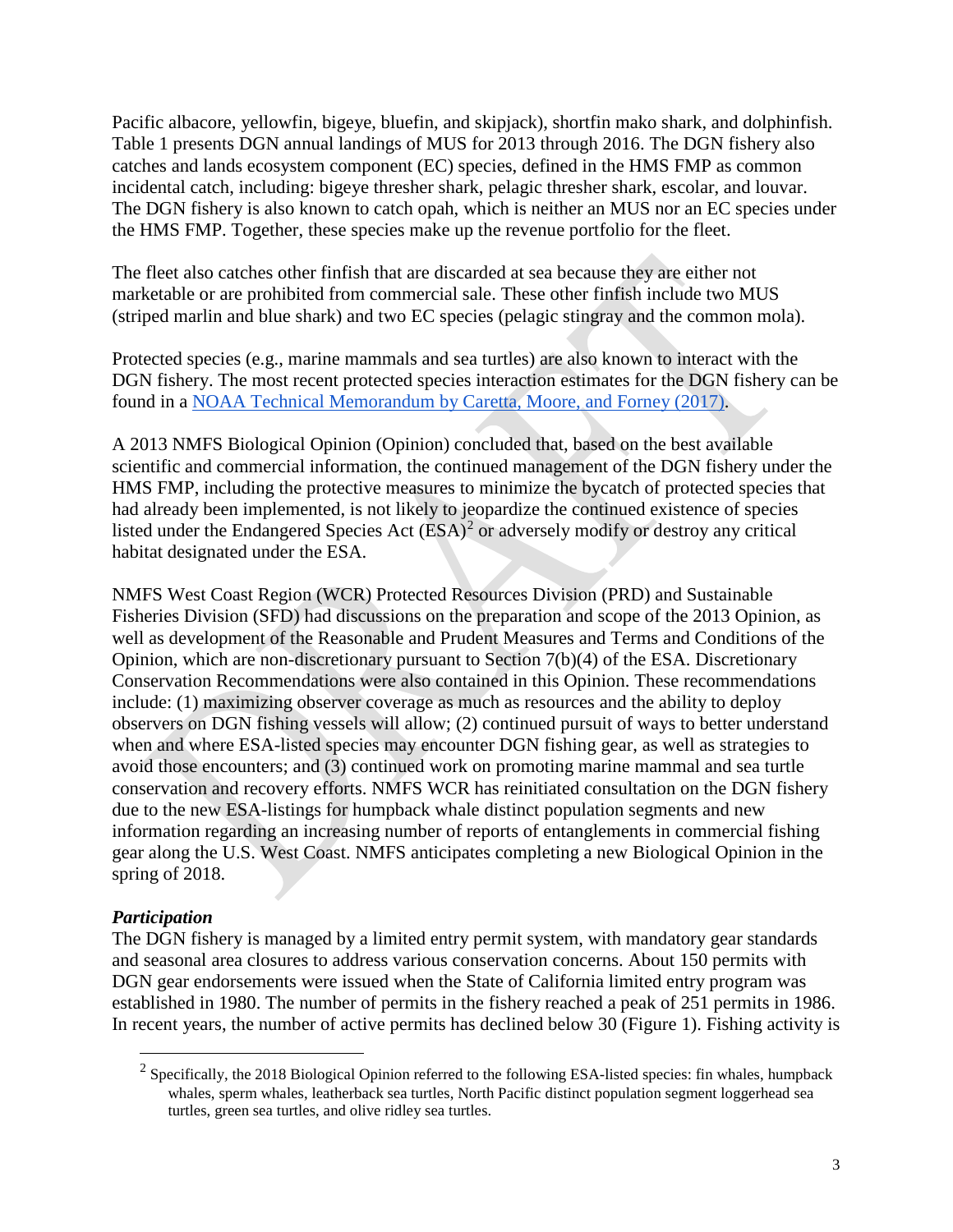highly dependent on seasonal oceanographic conditions that create temperature fronts which concentrate feed for swordfish. Because of the seasonal migratory pattern of swordfish and seasonal fishing restrictions, nearly all of the fishing effort in recent years has occurred from August 15 through January 31 and off the California coast.



**Figure 1**. Number of vessels and real (inflation adjusted) ex-vessel revenue (\$1,000s) in the U.S. West Coast large-mesh drift gillnet fishery, 2007 through 2016. (Source: 2017 HMS SAFE Report).

Both vessel participation and fishing effort (measured by the number of sets) have declined over the years. Industry representatives attribute the decline in vessel participation and annual fishing effort to regulations implemented to protect marine mammals and endangered sea turtles. Figure 1 shows the overall trend in participation and ex-vessel revenue in the DGN fishery from 2007 through 2016. Despite a temporary increase in participation and ex-vessel revenue from 2004 through 2007, both have experienced a general downward trend since 2007. Real ex-vessel revenues declined from \$3,790,000 in 2000 to \$454,000 in 2015. Similarly, the number of participating vessels declined from 72 in 2000 to 20 in 2016. From 2013 through 2016, an average of 18 vessels participated in the DGN fishery each year (Table 2).

The DGN fishery has been subject to a number of seasonal closures over the years.

- Since 1982, the DGN fishery has been closed inside the entire U.S. West Coast exclusive economic zone (EEZ) from February 1 to April 30.
- In 1986, a closure was established within 75 miles of the California mainland from June 1 through August 14 to conserve common thresher sharks; this closure was extended to include May in 1990 and later years.
- In 2001, NMFS implemented two sea turtle conservation areas off the U.S. West Coast with seasonal DGN fishing prohibitions to protect endangered leatherback and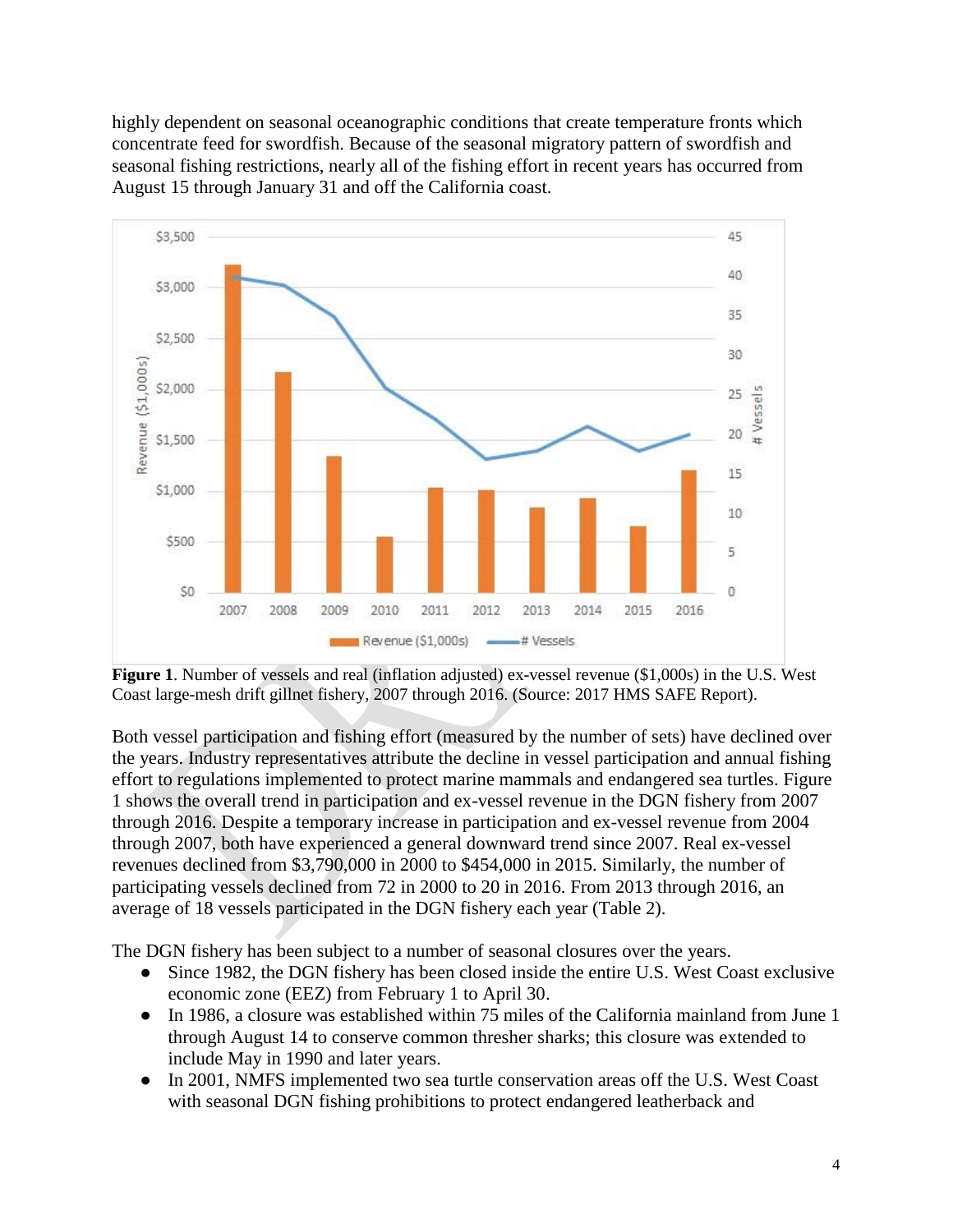loggerhead sea turtles. (1) The larger of the two closures spans the EEZ generally north of Point Conception, California, (34°27' N. latitude) to mid-Oregon (45° N. latitude), and extends west to 129° W. longitude. Within this conservation area, DGN fishing is prohibited annually from August 15 to November 15 to protect leatherback sea turtles. (2) A smaller closure was implemented to protect Pacific loggerhead sea turtles from DGN gear from June 1 to August 3 during a forecasted or concurrent El Niño event, and is located south of Point Conception, California, and east of 120° W. longitude [\(72 FR](https://www.federalregister.gov/documents/2007/06/08/E7-11124/fisheries-off-west-coast-states-highly-migratory-species-fisheries)  [31756\)](https://www.federalregister.gov/documents/2007/06/08/E7-11124/fisheries-off-west-coast-states-highly-migratory-species-fisheries).

In recent years, six or seven vessels have been determined to be unobservable due to their limited observer accommodations and/or safety concerns (Table 2). The estimated amount of effort that was observable and unobservable is presented in Table 3.

| Calendar<br>Year | <b>Number of Active</b><br><b>Vessels</b> | <b>Number</b> of active<br><b>Observable Vessels</b> | <b>Number of Active</b><br><b>Unobservable Vessels</b> |
|------------------|-------------------------------------------|------------------------------------------------------|--------------------------------------------------------|
| 2013             | 18                                        | 12                                                   |                                                        |
| 2014             |                                           |                                                      |                                                        |
| 2015             |                                           | 11                                                   |                                                        |
| 2016             |                                           | 13                                                   |                                                        |

**Table 2.** Number of active observable, unobservable, and total drift gillnet vessels for 2013 through 2016 (C. Villafana, pers. Comm., February 12, 2018).

Table 3. Estimated observable and unobservable effort (in sets) for the drift gillnet fishery from 2013 through 2016.

| ັ<br><b>Calendar Year</b> | <b>Total sets</b> | <b>Observable Sets</b> | <b>Unobservable Sets</b> | <b>Percent Unobservable</b> |
|---------------------------|-------------------|------------------------|--------------------------|-----------------------------|
| 2013                      | 470               | 421                    | 49                       | 10.4%                       |
| 2014                      | 409               | 264                    | 145                      | 35.5%                       |
| 2015                      | 361               | 216                    | 145                      | 40.2%                       |
| 2016                      | $\sqrt{737}$      | 490                    | 247                      | 33.5%                       |

### *Estimates of Average Variable Profit per Day at Sea*

Average variable profits per day at sea for the DGN fleet were estimated for observable and unobservable fishing vessels using 2013 through 2016 landings records, a list of unobservable vessels over the period, an Implicit Price Deflator to convert nominal revenue into real revenues in 2016 U.S. dollar values, and estimates of variable fishing costs per day at sea. The average real revenue per day at sea was calculated for observable and unobservable vessels by estimating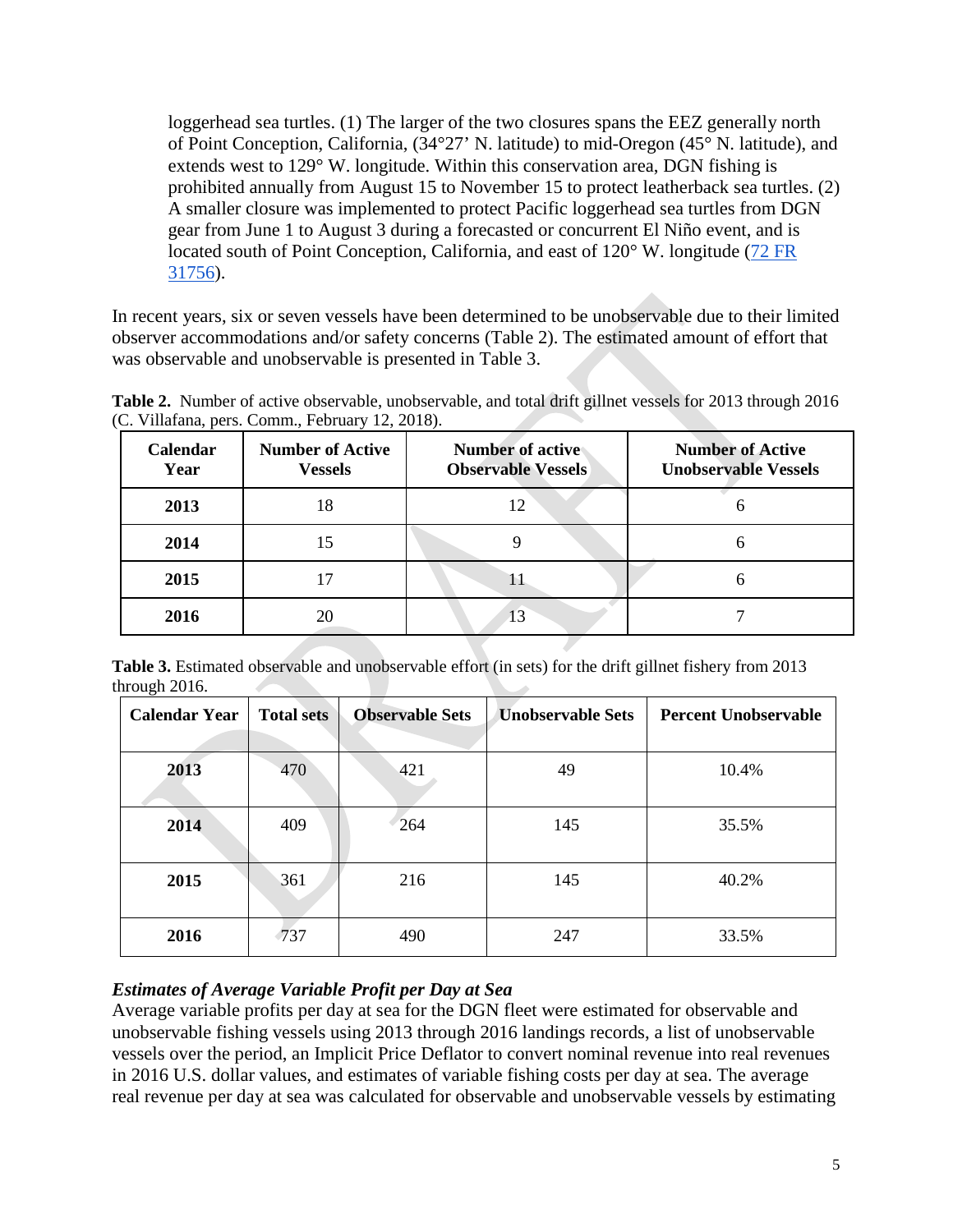average gross DGN revenue and obtaining four-year average revenues per day at sea. These averages are displayed in Table 4.

| Year         | <b>Real Revenues</b> | <b>Observable Vessels</b><br>Days at Sea | <b>Daily Average</b> | <b>Real Revenues</b> | <b>Unobservable Vessels</b><br>Days at Sea | <b>Daily Average</b> |
|--------------|----------------------|------------------------------------------|----------------------|----------------------|--------------------------------------------|----------------------|
| 2013         | \$885,542            | 471                                      | \$1,880              | \$69,313             | 91                                         | \$762                |
| 2014         | \$887,106            | 382                                      | \$2,322              | \$89,811             | 150                                        | \$599                |
| 2015         | \$625,347            | 378                                      | \$1,654              | \$74,534             | 130                                        | \$573                |
| 2016         | \$1,068,755          | 621                                      | \$1,721              | \$249,516            | 307                                        | \$813                |
| <b>Total</b> | \$3,466,750          | 2,087                                    | \$1,872              | \$483,174            | 880                                        | \$713                |

**Table 4.** Average DGN real revenue per day at sea from 2013 through 2016.

Estimated variable fishing costs per day at sea include fuel consumption, crew and captain costs. *It is important to note that variable costs do not represent the full cost of DGN fishery participation, as fixed costs such as permitting, vessel maintenance, insurance and other costs of fishery participation are also incurred.* Variable fishing costs per day at sea were estimated as a share of revenues using two approaches. One approach used a 2008 through 2010 cost and earning survey conducted by the Southwest Fisheries Science Center, and the other approach used the same assumption as an Ecotrust study. The 2008 through 2010 survey documented an average cost per day at sea of approximately 55 percent of revenues, whereas the Ecotrust study assumed daily cost of 30 percent of revenues in estimating daily variable drift gillnet fishing profits. Anecdotal evidence suggests the 2008 through 2010 period was suboptimal for swordfish fishing off the U.S. West Coast, raising the possibility that variable costs per day at sea were unusually high when compared to revenues for the period; therefore, a range of estimated variable costs per day at sea for observable and unobservable vessels are provided, including a low-cost estimate based on the Ecotrust assumption, a high-cost estimate based on the survey results, and a mid-cost estimate based on the midpoint of these percentages. The the low-cost estimate was produced assuming daily costs were 30 percent of revenues, high-cost estimate was developed based on the cost percentage in the 2008 through 2010 survey, and the mid-cost estimate was produced as an average of these.

While fixed costs data were included in the 2008 through 2010 survey, it is impossible to accurately apportion the fixed costs between DGN fishing and other fisheries that a DGN fisherman may participate in; therefore, this analysis only considers the variable costs of DGN fishing. The range of daily variable cost estimates are presented in Table 5.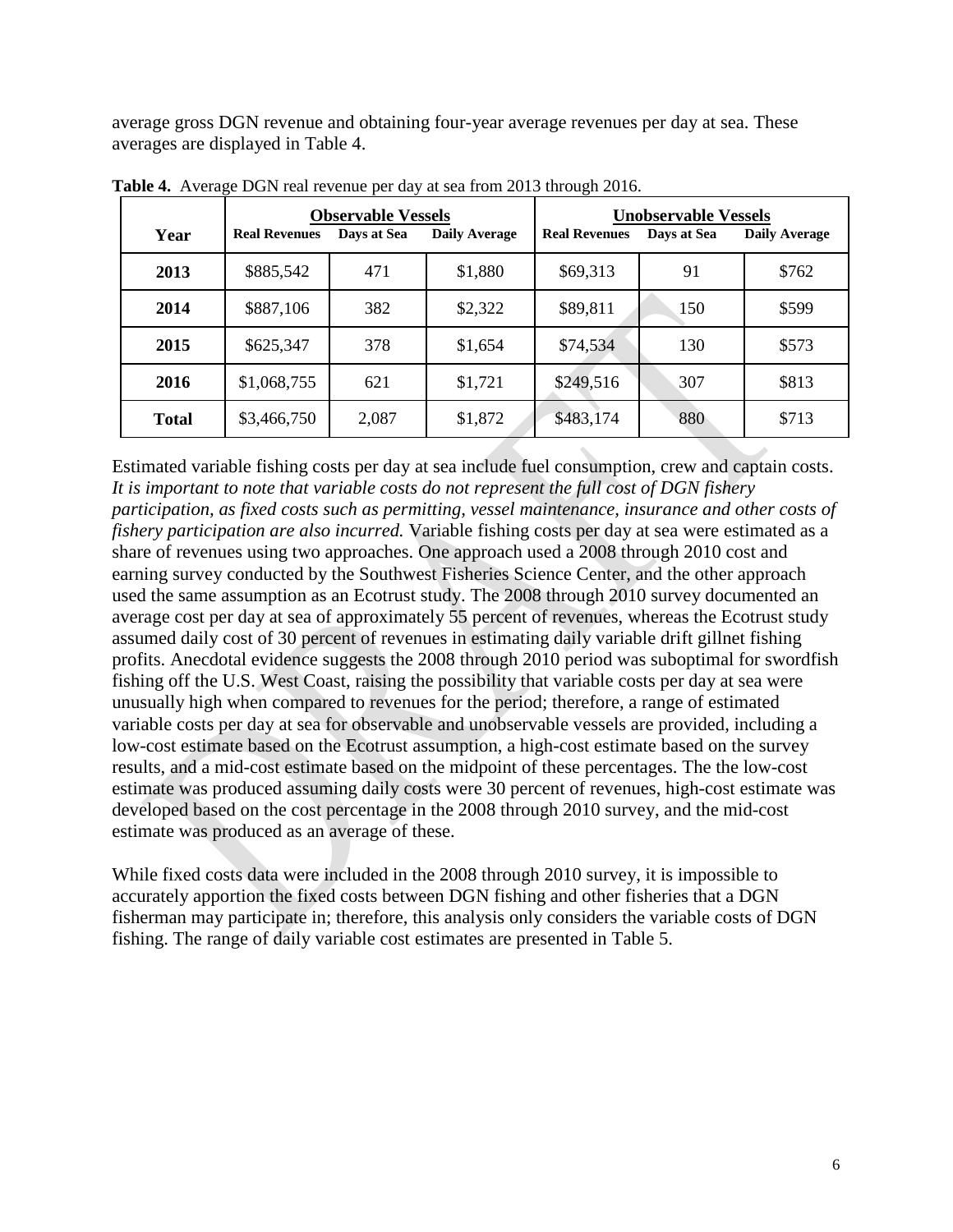| <b>Estimate</b><br>Percentage |        | <b>Observable</b> | Unobservable |
|-------------------------------|--------|-------------------|--------------|
| Low                           | 30%    | \$562             | \$214        |
| 42.35%<br>Mid                 |        | \$793             | \$302        |
| High                          | 54.69% | \$1,024           | \$390        |

**Table 5.** Estimated average variable costs per DGN day at sea.

Finally, estimates of variable daily profit per DGN day at sea were calculated by subtracting each of the three daily cost estimates from the average (2013 through 2016) daily revenue:

*Average Revenue per Day at Sea (Table 4) - Average Variable Costs per Day at Sea (Table 5) = Average Variable Profit per Day at Sea (Table 6)*

The resulting average variable daily profit per DGN day at sea estimates are shown in Table 6.

| <b>Estimate</b> | <b>Observable</b> | Unobservable |  |  |
|-----------------|-------------------|--------------|--|--|
| High            | \$1,310           | \$499        |  |  |
| Mid             | \$1,079           | \$411        |  |  |
| Low             | \$848             | \$323        |  |  |

**Table 6.** Estimated average variable profit per DGN day at sea.

### *Observer Coverage*

NMFS has operated an at-sea observer program in the DGN fishery from July 1990 to the present, while the California Department of Fish and Wildlife (CDFW) operated a DGN observer program from 1980 through 1990. The NMFS Observer Program has been entirely governmentfunded since 1990. The objectives of the NMFS Observer Program are to document the catch and disposition of target and non-target fish species, marine mammals, sea turtles, and seabirds. These observer data are relied upon to produce estimates of protected species bycatch and forecast potential impacts of future fishing effort on these species. NMFS currently pays for observer days at sea. The estimated industry-funded portion of the costs of observer coverage would be approximately \$600 per sea day [\(PFMC 2017\)](http://www.pcouncil.org/wp-content/uploads/2017/09/J2a_Sup_NMFS_Rpt1_With2Attachments_SEPT2017BB.pdf). This would not include the NMFS program management costs.

In accordance with the proposed action of associated ESA Biological Opinions—most recently, the 2013 Opinion—NMFS has had a target of 20 percent observer coverage of the DGN fishery effort each year since 1990. If the average observer coverage falls significantly below 20 percent in a given 5-year period, NMFS would request reinitiation of consultation with PRD, as provided for under Section 7 of the ESA.

Recent history of observer coverage based on fishing effort (in sets) for calendar years 2013 through 2016 is presented in Table 7. From 2013-2016, the average annual observer coverage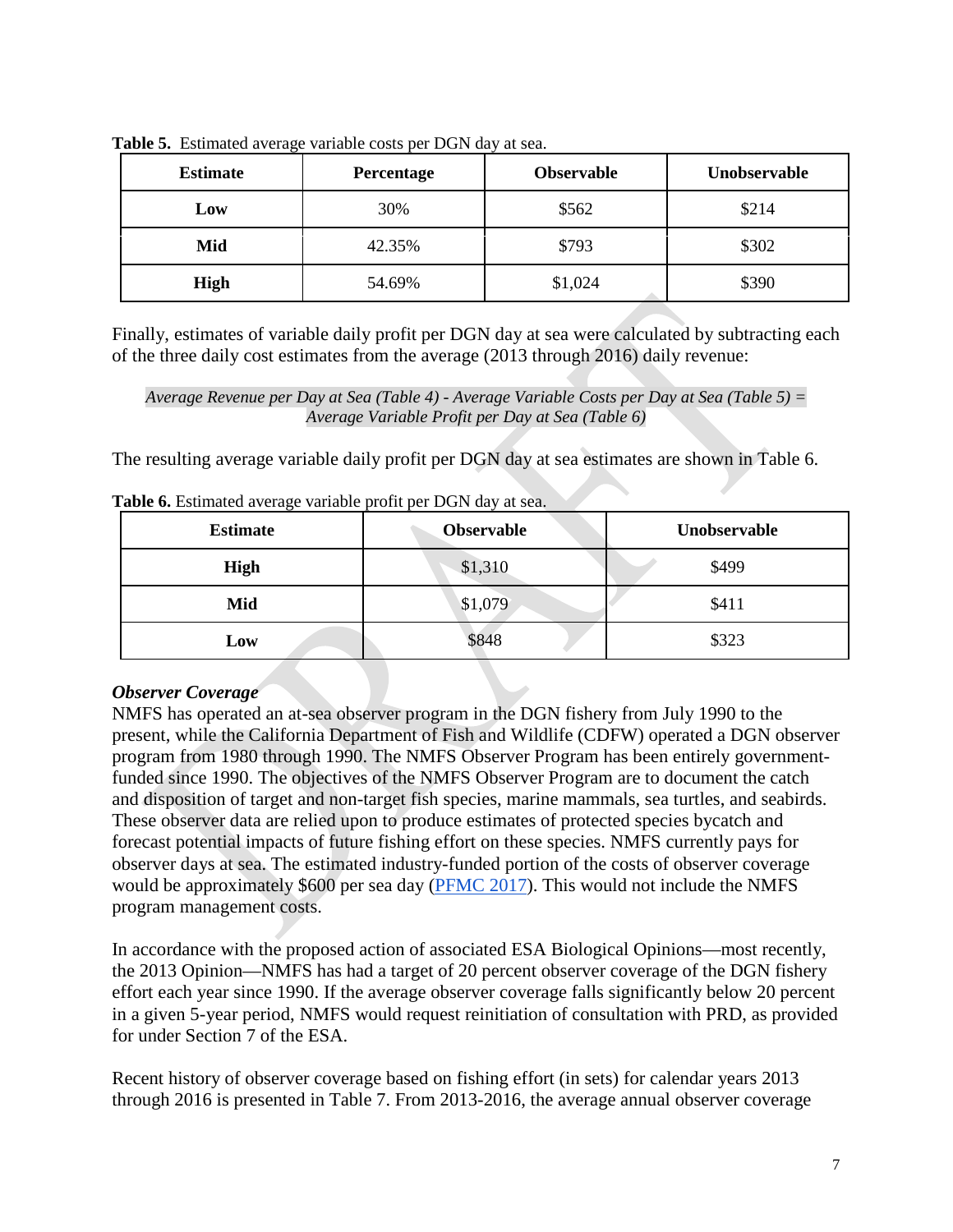was 24.95 percent of total fishing sets. Note, because some DGN vessels are unobservable, the observable vessels have been observed at a rate higher than 20 percent—27 to 42 percent from 2013 through 2016.

**Table 7.** Summary of estimated total fishing effort (in sets), total number of observed sets, and percent observer coverage for the California/Oregon large-mesh DGN Observer Program from 2013 through 2016 (calendar fishing year January through December).

| <b>Calendar Year</b> | <b>Estimated Total</b><br><b>Fishing Effort (Sets)</b> | <b>Total Number of</b><br><b>Observed Sets</b> | <b>Percent Observer</b><br>Coverage |
|----------------------|--------------------------------------------------------|------------------------------------------------|-------------------------------------|
| 2013                 | 470                                                    | 176                                            | 37.4%                               |
| 2014                 | 409                                                    | 97                                             | 23.7%                               |
| 2015                 | 361                                                    | 74                                             | 20.5%                               |
| 2016                 | 737                                                    | 132                                            | 18.2%*                              |

\* Coverage was less than 20 percent due to effort in 2016 being double that of 2015, and there was a large increase in the number of observed sets.

# *Use of Electronic Monitoring in the Drift Gillnet Fishery*

Many other federal fisheries began their EM programs through the exempted fishing permit (EFP) process, which has allowed each program to adopt necessary changes to achieve the stated goals of the EFP. The DGN fishery could benefit from EFP work, but a lack of interest among DGN vessels has impeded progress: the Nature Conservancy received a federal grant for a research project with DGN vessels in 2016, but was unable to secure participants. This also raises concerns about the success of any EM program because EM is most successful in fisheries where there is support from fishermen. EM programs shift many of the duties of an onboard observer to the captain and crew, who have to be willing to take on the extra work. Programs that do not have industry support may have a longer learning curve and suffer from chronic compliance issues.

EM can be a less costly monitoring alternative to human observers. However, this largely depends on the design of the program including: the level of coverage, the amount and purpose of the video review, and the amount of fishing effort. EM was tested in this fishery previously: in 2006 for the purpose of fish and protected species counts and identification, and, in 2007, added hydrophone detection of pingers. However, at this time, further testing of EM is needed to determine whether it could address the Council's purpose and need (documenting bycatch and protected species interactions). To ensure EM could provide these data, the following would likely need to be evaluated: camera placement, video run times, and the level of footage review. Without understanding the feasibility of implementing EM in the DGN fleet, the best cost estimate<sup>[3](#page-7-0)</sup> shows that industry-funded EM would cost \$361.22 per sea day [\(PFMC 2017\)](http://www.pcouncil.org/wp-content/uploads/2017/09/J2a_Sup_NMFS_Rpt1_With2Attachments_SEPT2017BB.pdf).

<span id="page-7-0"></span>NMFS is currently scoping a study with the objective of answering remaining questions about the feasibility of EM to supplement observer coverage in the DGN fishery. NMFS has secured

 <sup>3</sup> Derived from the West Coast Groundfish EM Exempted Fishing Permit program.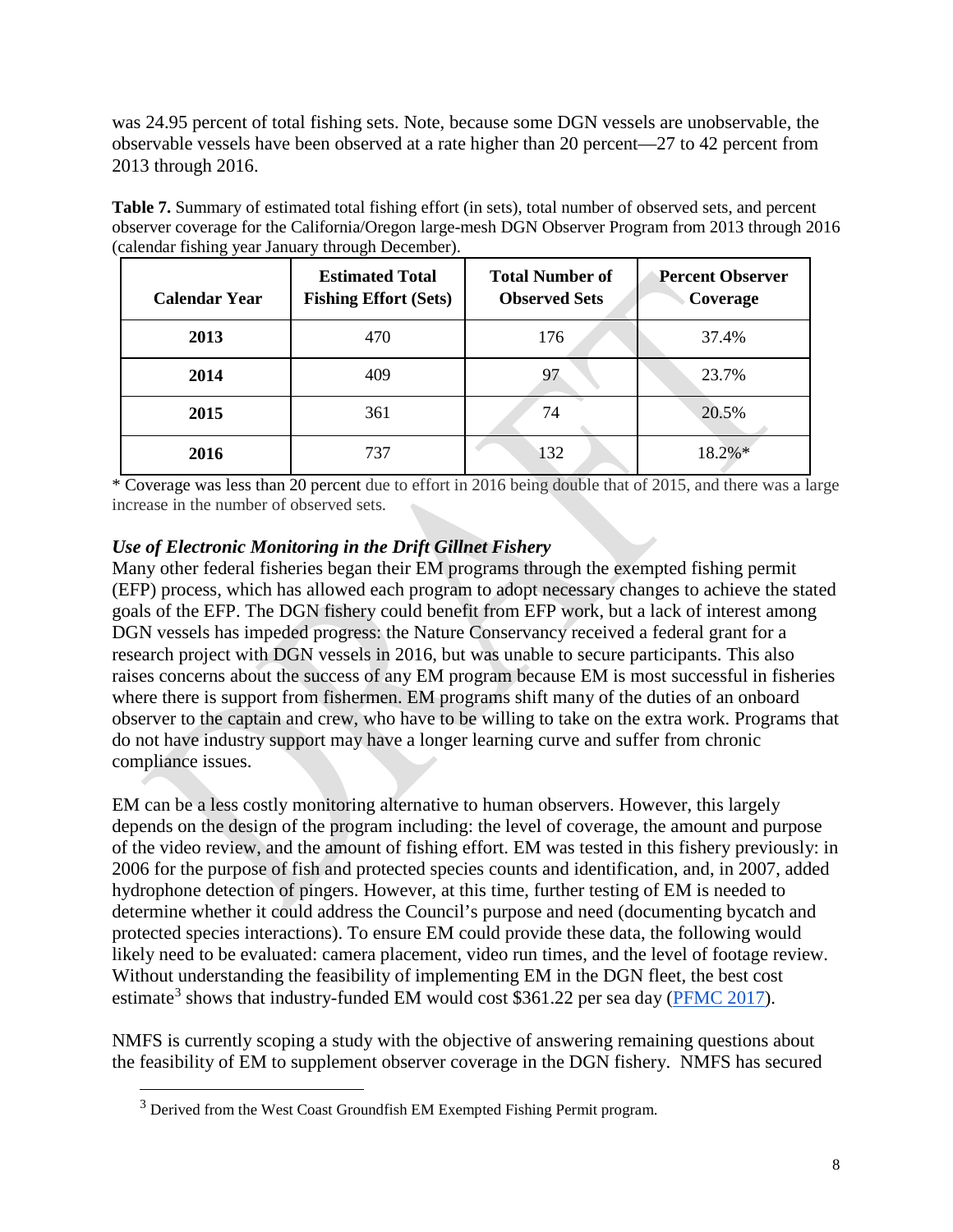funding and intends to engage with the fishing industry to develop the first phase with a few vessels in 2018, and intends to pursue additional funding for a broader project in 2019.

If NMFS cannot secure funding for a broader project, other potential funding opportunities for stakeholders regarding EM on DGN vessels are summarized in Table 8 below. NMFS staff have worked with applicants in the past to review and develop applications for these programs and would be available to do so again.

| <b>Program</b>                                             | <b>Program Focus</b>                            | <b>Approximate Due Dates</b> |
|------------------------------------------------------------|-------------------------------------------------|------------------------------|
| <b>Bycatch Reporting and</b><br>Engineering Program (BREP) | Gear modification, alternative<br>fishing gears | January                      |
| National Fish and Wildlife<br>Foundation (NFWF)            | Electronic monitoring, electronic<br>reporting  | April                        |
| Saltonstall-Kennedy Grant<br>Program $(S-K)$               | Fisheries development                           | October                      |

**Table 8.** Potential EM funding opportunities by program foci and annual due dates.

# **List of DGN Monitoring Alternatives**

The alternatives, which are presented here as they were written in the Preliminary Draft EA (2015), include a No Action Alternative and three Action Alternatives.

*No Action Alternative***:** NMFS would continue to place observers on board DGN vessels targeting  $20^4$  $20^4$  percent coverage of total fishing effort each calendar year<sup>[5](#page-8-1)</sup>. Vessels that do not meet observer safety and accommodations requirements (50 CFR 600.746) would not be selected for observer coverage, and would be allowed to fish without an observer. The observable portion of the DGN fleet would be observed at a rate higher than 20 percent, in order to attain 20 percent coverage fleet-wide.

*Action Alternative 1***:** Target observer coverage to a level sufficient for biological sampling and require EM on all DGN vessels that fish.

*Action Alternative 2***:** Require a minimum of 50 percent observer coverage level on each vessel in the DGN fishery. Unobservable vessels would be prohibited from fishing in the DGN fishery.

<span id="page-8-0"></span>*Action Alternative* **3:** Require 100 percent monitoring in the DGN fishery, using on-board observers and/or EM. Vessels which are unobservable or unable to carry EM would be

<sup>&</sup>lt;sup>4</sup> Though original PFMC alternatives identified observer rates as 30 percent, 20 percent was part of the proposed action described in the 2013 Biological Opinion. 30 percent coverage was recommended in the NMFS National Bycatch Report, but it is not a mandate. NMFS strives to achieve as much observer coverage as practical and feasible. The List of DGN Monitoring Alternatives section has been modified to reflect this.

<span id="page-8-1"></span><sup>&</sup>lt;sup>5</sup> While the No Action Alternative in the Preliminary Draft EA stated that NMFS targets a percent of fishing effort each fishing season, this alternative has been revised to clarify that NMFS targets observer coverage levels on a calendar year basis.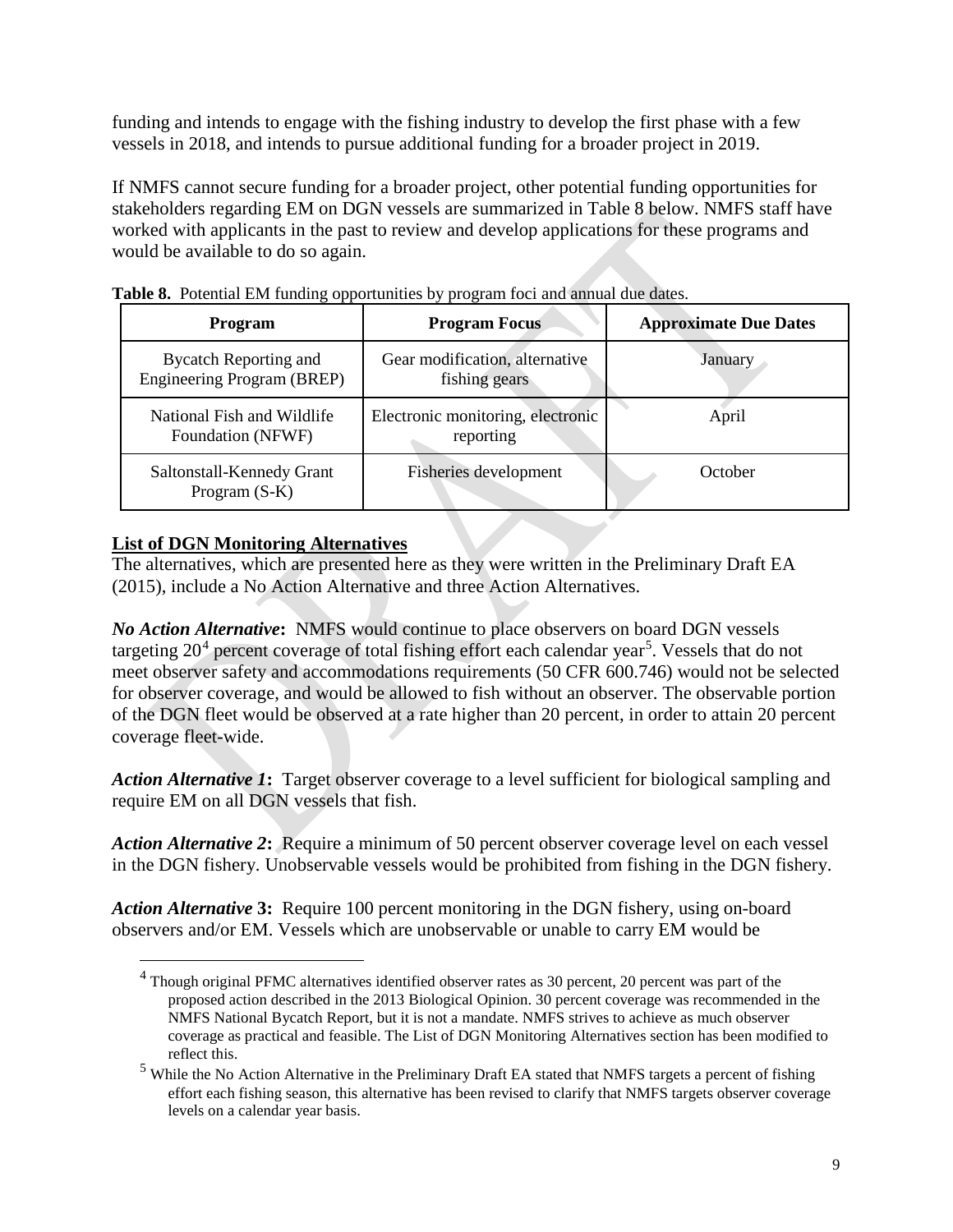prohibited from fishing in the DGN fishery when 100 percent monitoring is required. Maintain NMFS current 20 percent target observer coverage level until 100 percent monitoring is required.

# **Analysis of Alternatives**

In this section, it is assumed that industry will bear the costs of any required monitoring under the action alternatives (i.e., not the no action alternative) at these rates (as described above):

- \$600 per sea day for human observers
- \$361.22 per sea day for EM

It is also assumed that the estimated range of variable daily profits for observable and unobservable vessels are, as described in Table 6:

- Between \$848 and \$1,310 for observable vessels
- Between \$323 and \$499 for unobservable vessels

Results of the analysis of alternatives are summarized in Table 9.

| <b>Action &amp; Assumed Daily</b> | <b>Estimate</b> |                   |              |                   | <b>Estimated percentage reductions</b><br>in variable profit per day at sea |
|-----------------------------------|-----------------|-------------------|--------------|-------------------|-----------------------------------------------------------------------------|
| <b>Costs</b>                      | <b>Type</b>     | <b>Observable</b> | Unobservable | <b>Observable</b> | Unobservable                                                                |
|                                   | Low             | \$848             | \$323        |                   |                                                                             |
|                                   | Mid             | \$1,079           | \$411        |                   |                                                                             |
| <b>No Action</b>                  | High            | \$1,310           | \$499        |                   |                                                                             |
|                                   | Low             | \$487             | \$0          | $-43%$            | $-100%$                                                                     |
| <b>Alternative 1:</b>             | Mid             | \$718             | \$50         | $-33%$            | $-88%$                                                                      |
| <b>Require EM</b><br>\$361.22     | High            | \$949             | \$138        | $-28%$            | $-72%$                                                                      |
|                                   | Low             | \$548             | \$23         | $-35%$            | $-93%$                                                                      |
| <b>Alternative 2:</b>             | Mid             | \$779             | \$111        | $-28%$            | $-73%$                                                                      |
| Minimum 50% monitoring<br>\$300   | High            | \$1,010           | \$199        | $-23%$            | $-60%$                                                                      |
|                                   | Low             | \$248             | \$0          | $-71%$            | $-100%$                                                                     |
| <b>Alternative 3:</b>             | Mid             | \$479             | \$0          | $-56%$            | $-100%$                                                                     |
| 100% observer monitoring<br>\$600 | High            | \$710             | \$0          | $-46%$            | $-100%$                                                                     |
|                                   | Low             | \$487             | \$0          | $-43%$            | $-100%$                                                                     |
| <b>Alternative 3:</b>             | Mid             | \$718             | \$50         | $-33%$            | $-88%$                                                                      |
| 100% EM<br>\$361.22               | High            | \$949             | \$138        | $-28%$            | $-72%$                                                                      |

|  |  |  | Table 9. Estimates of average variable profit per day at sea under the alternatives. |
|--|--|--|--------------------------------------------------------------------------------------|
|  |  |  |                                                                                      |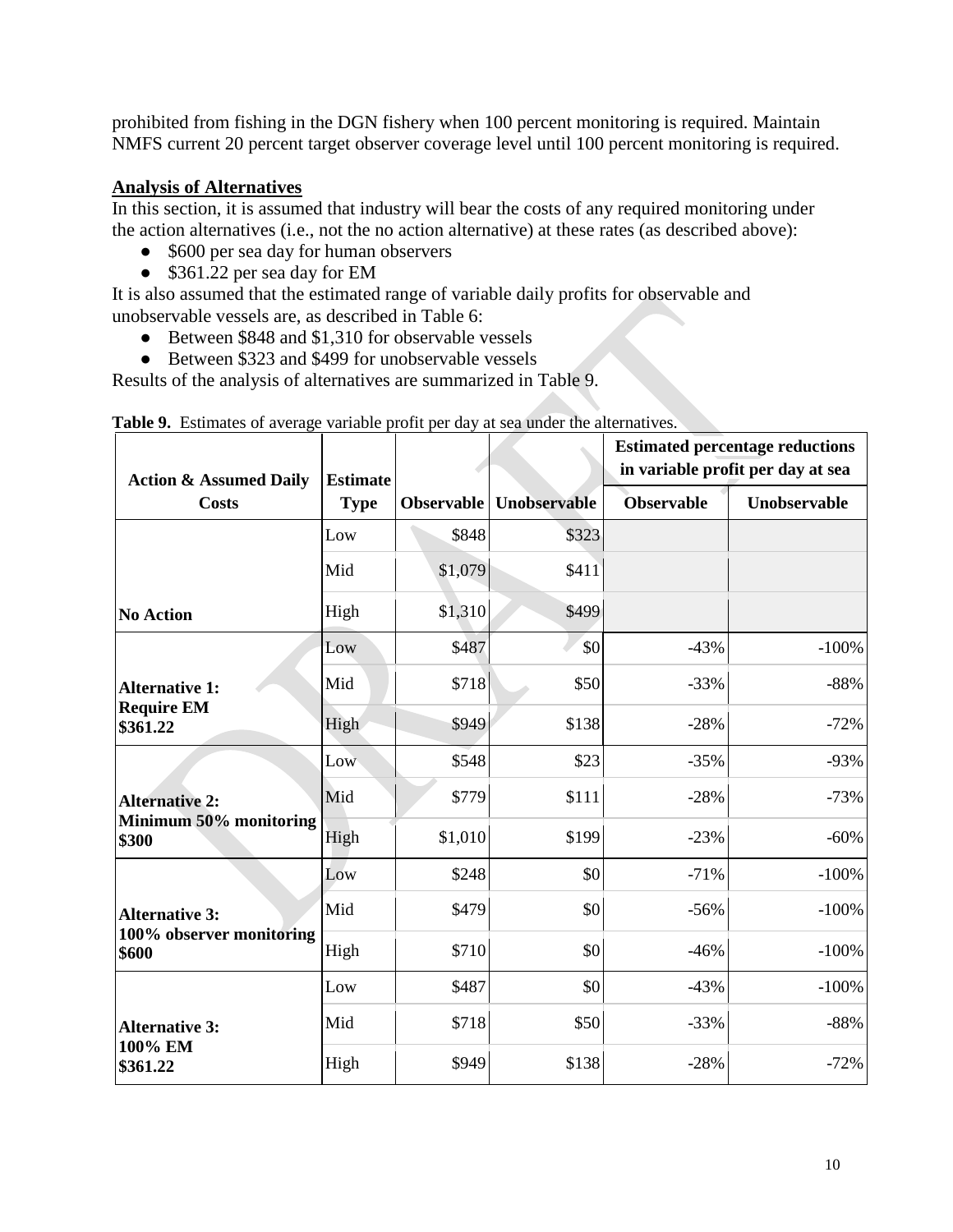*No Action Alternative: NMFS would continue to place observers on board DGN vessels targeting 20[6](#page-10-0) percent coverage of total fishing effort each calendar year. Vessels that do not meet observer safety and accommodations requirements (50 CFR 600.746) would not be selected for observer coverage, and would be allowed to fish without an observer. The observable portion of the DGN fleet would be observed at a rate higher than 20 percent, in order to attain 20 percent coverage fleet-wide.*

NMFS would continue to target 20 percent observer coverage. Potential catch rates would likely remain the same as baseline conditions. There would be no expected economic effect to DGN vessel owners/operators.

### *Action Alternative 1: Target observer coverage to a level sufficient for biological sampling and require EM on all DGN vessels that fish.*

There would likely be no direct effect to target, non-target, and protected or prohibited species. This Alternative may have minor indirect beneficial effects on these species if EM can improve the precision of catch and bycatch estimates, which could inform future management decisions and may eliminate a source of potential bias in observer data. With 100 percent monitoring and assuming EM can document all catch, there would not be a need to extrapolate observer data to estimate total bycatch or protected species interactions.

DGN vessel owners/operators would likely experience profit reductions under this Alternative. The estimated industry-funded cost of EM (\$361.22 per sea day) would reduce variable daily profits by 28 to 43 percent for observable vessels and by 72 to 100 percent for unobservable vessels. Unobservable vessels would likely have a greater cost burden, potentially making participation in DGN fishery economically unfeasible.

### *Action Alternative 2: Require a minimum of 50 percent observer coverage level on each vessel in the DGN fishery. Unobservable vessels would be prohibited from fishing in the DGN fishery.*

There would likely be no direct effect to target, non-target, and protected or prohibited species. This Alternative may have minor indirect beneficial effects on these species if EM can improve the precision of catch and bycatch estimates, which could inform future management decisions and may eliminate a source of potential bias in observer data.

DGN vessel owners/operators would likely experience profit reductions under this Alternative. The estimated industry-funded cost for an observer is \$600 per sea day. Observer coverage during 50 percent of a vessel's total days at sea is equivalent to \$300 per sea day. This cost would reduce variable daily profits by 23 to 35 percent for observable vessels.

The prohibition on fishing for unobservable vessels would reduce variable daily profits for these vessels to \$0 (i.e., by 100 percent) unless the vessel owner opted to modify the vessel to make it

<span id="page-10-0"></span> $6$  Though original PFMC alternatives identified observer rates as 30 percent, 20 percent was part of the proposed action described in the 2013 Biological Opinion. 30 percent coverage was recommended in the NMFS National Bycatch Report, but it is not a mandate. NMFS strives to achieve as much observer coverage as practical and feasible. The List of DGN Monitoring Alternatives section has been modified to reflect this.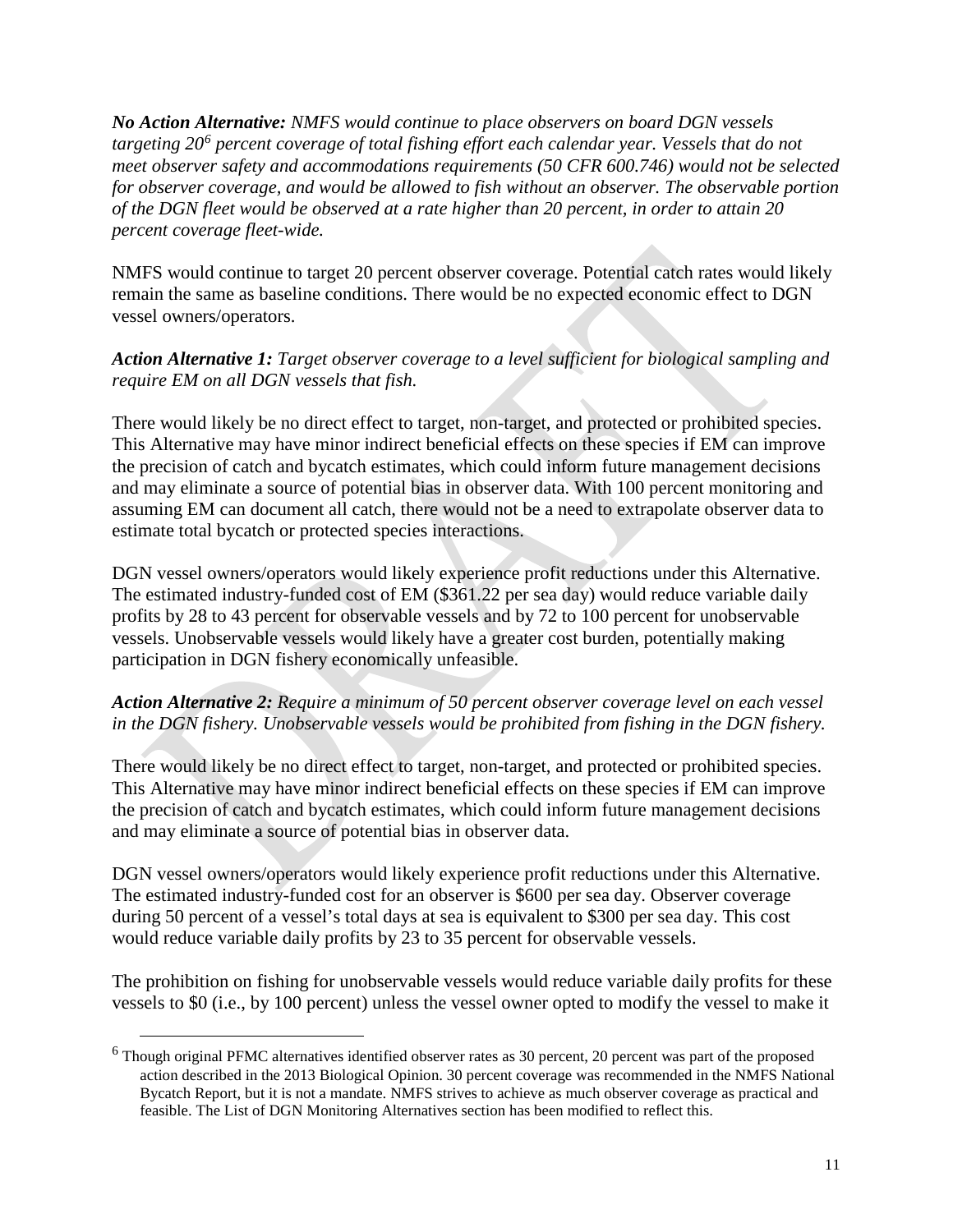observable. Owners of vessels that are currently unable to carry observers would be required to bear the cost of making their vessels observable in order to continue fishing. Costs for the inability to fish while making vessel modifications, as well as the modifications themselves, must also be considered. If they were to become observable and take on 50% observer coverage, then their variable daily profits would be reduced by 60 to 93 percent. Unobservable vessels would likely have a greater cost burden, potentially making participation in the DGN fishery economically unfeasible.

*Action Alternative 3: Require 100 percent monitoring in the DGN fishery, using on-board observers and/or EM. Vessels which are unobservable or unable to carry EM would be prohibited from fishing in the DGN fishery when 100 percent monitoring is required. Maintain NMFS current 20 percent target observer coverage level until 100 percent monitoring is required.*

There would likely be no direct effect to target, non-target, and protected or prohibited species. This Alternative may have minor indirect beneficial effects on these species if EM can improve the precision of catch and bycatch estimates, which could inform future management decisions and may eliminate a source of potential bias in observer data. With 100 percent monitoring, and assuming EM can document all catch, there would be no need to extrapolate observer data for estimating total bycatch or protected species interactions.

DGN vessel owners/operators would likely experience profit reductions under this Alternative. For simplicity, this analysis evaluates two scenarios: (1) 100 percent observer coverage and (2) 100 percent EM coverage; although, 100 percent monitoring could be achieved through varying percentages of observer coverage and EM.

The estimated daily cost to a DGN vessel/operator for 100 percent observer coverage is \$600 per sea day (PFMC 2017). This may reduce estimated average variable daily profits by 46 to 71 percent for observable vessels. If there was a requirement for 100 percent observer coverage, unobservable vessels would be unable to fish, or would have profits reduced by 100 percent. If they modify their vessels to be able to carry observers, costs for the inability to fish while making vessel modifications, as well as the modifications themselves, must also be considered.

As calculated in Alternative 1, the estimated cost of 100 percent EM may reduce estimated average variable daily profits by 28 to 43 percent for observable vessels, and may diminish variable daily profits of unobservable vessels by 72 to 100 percent.

### **Next Steps**

The purpose of this report is to provide the Council with a preliminary analysis of increased monitoring in the DGN fishery in advance of June 2018 meeting, during which the Council is scheduled to discuss swordfish management project planning, including increased monitoring. The Council's stated objective for increased monitoring in the DGN fishery is to "document bycatch and protected species interactions."

Although NMFS has collected observer data from this fishery for 28 years, there are concerns with the extrapolation of those data to the entire fleet. Specifically, there are concerns that the